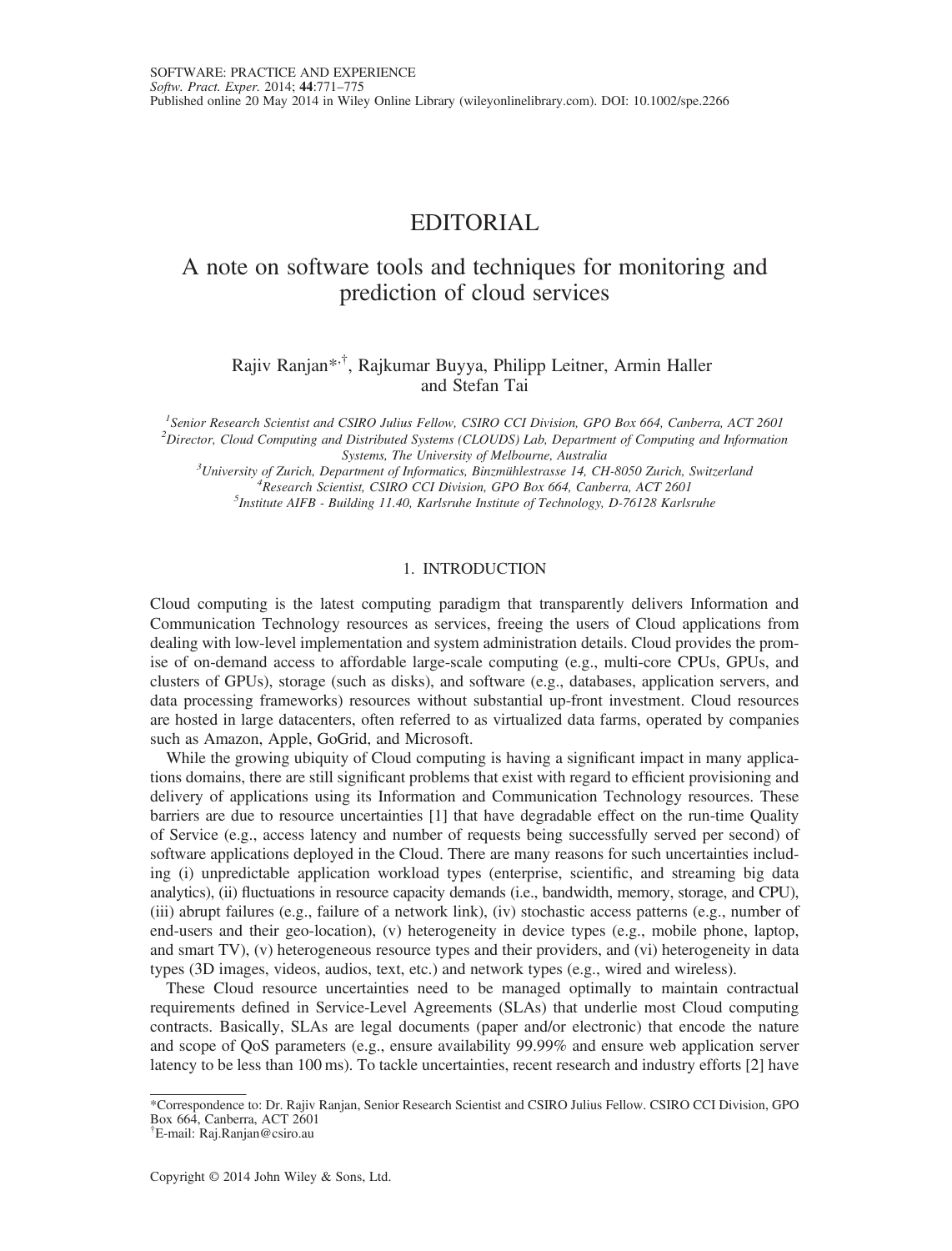focused on developing monitoring techniques and frameworks that can assist cloud providers and application owners in (i) keeping their resources and applications operating at peak efficiency, (ii) detecting variations in resource and application performance, (iii) accounting the SLA violations of certain QoS parameters, and (iv) tracking the leave and join operations of cloud resources due to failures and other dynamic configuration changes.

The rest of this editorial note is organized as follows: Section 2 gives a brief overview of the research and development work carried out for monitoring application QoS over cloud resources; Section 3 summarizes the research contributions that were accepted for this special issue; Section 3 concludes the paper with some future remarks.

### 2. RELATED WORKS IN RESOURCE AND APPLICATION SERVICE MONITORING LANDSCAPE: FROM COMPUTATIONAL GRIDS TO CLOUD DATACENTERS

In last 20 years, a large body of research has focused on developing tools and techniques for monitoring the QoS status of resources and applications over distributed systems (e.g., grids, clusters, and clouds). Some QoS monitoring techniques have been investigated and implemented in computational grids, such as Network Weather Service (NWS) [3], which monitors the network and computing resource QoS and periodically forecast the QoS in a future arrival of a application workload. The current version of NWS gathers the operating system level metrics such as available CPU percentage, available non-paged memory, and TCP/IP Performance. Other monitoring tools [4, 5] that were popular in grid and cluster computing era included R-GMA, Hawkeye, Ganglia, MDS-I, and MDS-II. Aforementioned monitoring techniques and tools were designed for managing static system configuration, where numbers of hardware and software resource types were assumed to remain constant over lifecycle of an application. In other words, these tools did not consider the issue of auto scaling and de-scaling primitives supported by virtualized cloud resources. These tools were only concerned about monitoring the QoS parameters for the hardware resources (CPU, storage, and network), while being completely agnostic to application-specific QoS parameters and SLA requirements. The performance of these tools was optimized for monitoring the QoS of only one type of application (e.g., high performance computing application). On the other hand, in cloud computing datacenters, multiple application instances can be multiplexed and co-allocated on single physical resource. Clearly, the monitoring tools developed in grid and cluster computing era (while being innovative and useful) is not suitable to tackle the challenges on cloud computing environments and hosted application types.

Current cloud resource and application QoS monitoring frameworks (e.g., Amazon CloudWatch [6], Azure Fabric Controller) typically monitor the entire virtual machine (VM, a software implementation of a physical CPU resource) as a black box and lacks ability to inter-operate across cloud datacenters managed by different providers (e.g., Amazon, Microsoft, GoGrid, and CA). This means that QoS of software resources (e.g., web server, and database server) contained in the application stack is not properly monitored and managed. While frameworks such as Monitis [7] and Nimsoft [8] overcome the aforementioned limitations of CloudWatch and Fabric Controller, they lack ability to monitor and enforce application-specific QoS requirements. Further, all of the aforementioned frameworks lack ability to predict and detect faults before they occur.

Some of the recent research works [9] have also focused on applying large-scale data and pattern mining to the QoS monitoring history and event log data. Authors in [10] evaluated the prediction capability of Support Vector Machine, Neural Network, and Linear Regression techniques for learning the QoS behavior of cloud hosted applications. To predict the CPU usage of VMs, authors in [11] applied Markov Chain model. Authors in [12] applied prediction techniques such as Moving Average, Auto Regression, Neural Networks, Support Vector Machines, and Gene Expression Programming for predictive VM QoS monitoring and provisioning. Most of these techniques focused on monitoring and predicting QoS of VMs rather than individual application components. Further, these approaches did not reason about the interplay of QoS parameters and SLA requirements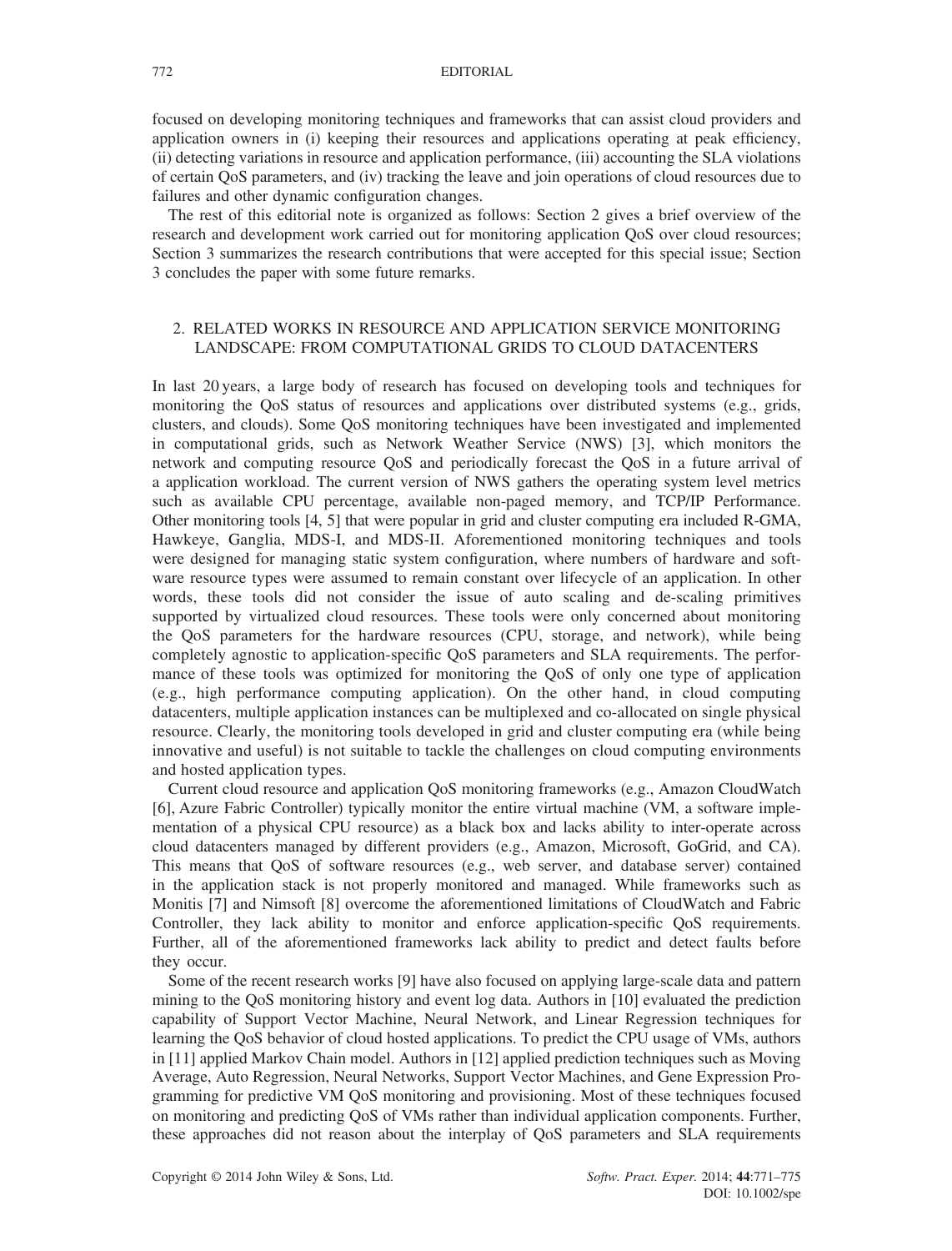across multiple layers (software as a service, platform as a service, and infrastructure as a service) of cloud application stack.

#### 3. SUMMARY OF CONTRIBUTIONS

In this special issue, we present seven articles that tackle several aspects of the aforementioned resource uncertainties for monitoring QoS of applications hosted on Cloud resources. In particular, Ryckbosch and Diwan propose a Temporal Pattern Analyzer system in their paper [13] Analyzing Performance Traces Using Temporal Formulas that uses formulas in linear-temporal logic extended with variables to analyze traces to investigate long-tail performance problems at Google and reduce the manual labor involved in analyzing traces. The technique is applied on user request logs, which contain events at each stage of processing of a user request to Gmail. The authors show that the system can scale to large traces, a prerequisite considering that Gmail produces a million or more events a second. Two of the case studies presented in the paper have directly contributed to improving the performance of Google.

Cao et al. also use execution trace information, in this case, CPU load traces and propose [14] a novel method for CPU load prediction for cloud environment based on a dynamic ensemble model to obtain better performances. The ensemble model proposed consists of two layers, a predictor optimization layer that can continuously incorporate new predictor instances and remove those ones with a poor performance and an ensemble layer that is responsible for producing the final prediction based on the results of multiple predictor instances.

The four papers are all concerned with monitoring Cloud applications, ranging from a model and language to define design-time adaption techniques in the paper [15] by Inzinger *et al.* on a *Generic* Event-Based Monitoring and Adaptation Methodology for Heterogeneous Distributed Systems, to better visualization techniques in the monitoring process in the paper [16] A Novel Monitoring Mechanism by Event Trigger for Hadoop System Performance Analysis by Chang et al., to adapting to failed application service in a distributed environment by introducing fault avoidance service that can be called instead of the failed service by Gülcü et al. in their paper [17] Fault Masking as a Service, to a feature-based high availability mechanism that monitors data streams for a quantile feature in the paper [18] by Ding et al. on a Feature-based High Availability Mechanism for Quantile Tasks in Real-time Data Stream Processing.

In particular, Inzinger et al. present [15] a novel domain-specific language termed MONINA that allows specification of system components and their monitoring and adaptation-relevant behavior for controlling Cloud systems. The authors propose a mechanism for optimal deployment of the defined control operators onto available computing resources by monitoring the cloud environment with complex-event processing queries and adapt to problems by condition action rules performed on top of a distributed knowledge base.

Chang et al. propose [16] a system called Event Trigger that provides an automatic recording mechanism on the Hadoop Cloud Computing system, to check the system performance at every static time interval, and compares the variation. The performance parameters are collected during the system monitoring process and are applied onto an easy-understandable visual graph for users to adjust the hardware deployment in order to refine the Hadoop system.

Gülcü et al. propose [17] an approach to prevent the occurrence of errors that result from the unavailability of partner services in the first place. They introduce a fault avoidance service to which composite services can register at will. After registration, this fault avoidance service periodically checks the partner links, detects unavailable partner services, and updates the composite service with available alternatives. Thus, in case of a partner service error, the composite service will have been updated before attempting an ill-destined request.

Ding *et al.* focus [18] on the monitoring of data streams on the quantile tasks, a typical summaryoriented operation for aggregation, and propose a feature-based high availability mechanism to reduce related overhead and latency. With the help of a monitor module, the quantile feature is maintained incrementally through histogram synopsis over a time-based sliding window. Consequently, failed tasks can be recovered precisely with a high probability in an efficient way.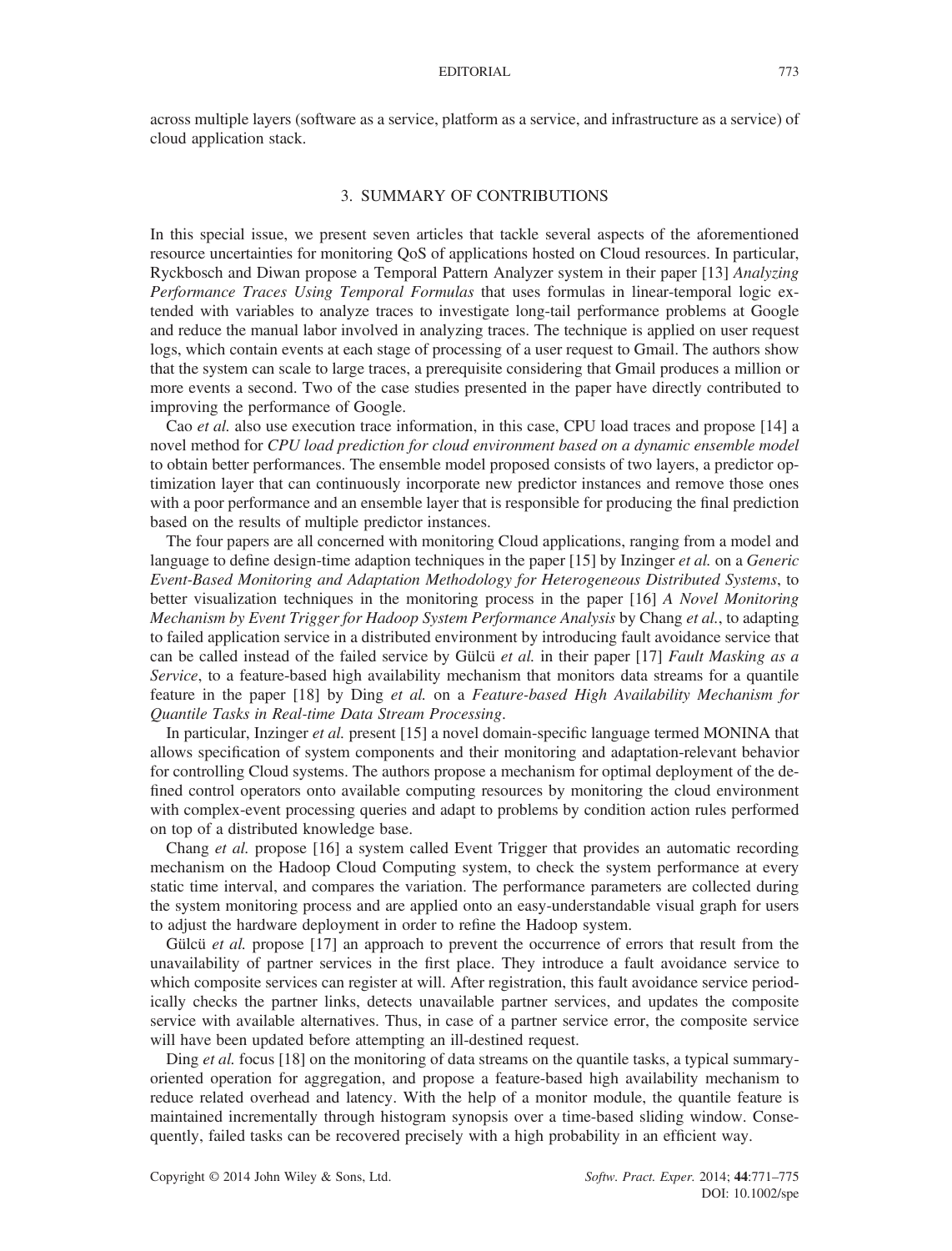Finally, the special issue is rounded off by a paper [19] on *Design and Implementation* of Task Scheduling Strategies for Massive Remote Sensing Data Processing Across Multiple Data Centers by Zhang et al. that proposes scheduling strategies for data processing workflows. In particular, they propose scheduling strategies in massive remote sensing data processing to reduce the total task execution time. The authors divided the data processing workflows into two categories, namely, Bag of Tasks applications that consist of a large number of independent tasks and Direct Acyclic Graph applications that contain a large number of interdependent tasks. They propose two strategies to deal with issues in either of the two categories, a Partitioning Group based on Hypergraph algorithm that partitions data into several groups to minimize the amount of sharing data transferring and an Optimized Task Tree strategy to find the key workflow path, which would be endowed with a high priority in the execution.

This special issue presents, through these seven papers, several techniques that can dynamically predict and capture the relationship between an application performance targets, current hardware resource allocation, and changes in workload patterns, in order to adjust resource configuration at design-time and run-time. More work in this area is rapidly emerging, further improving the availability of massively distributed Cloud applications. This will further improve the economies of scale of Cloud applications making Cloud Computing an even more compelling paradigm in comparison to traditional in-house hosted applications.

#### 4. CONCLUSION

Application QoS monitoring will continue to remain an important research area for cloud-based systems. More tangible efforts are needed for developing monitoring tools and techniques that can specify, reason, and monitor QoS related to a variety of application (enterprise, scientific, and streaming big data analytics) and cloud datacenter types (private and public). Further, research should also aim to correlate events with data from many different sources (e.g., holiday schedules, job schedules, and trends from social media about application usage sentiment) in order to predict how external events can impact an application QoS. In this special issue, we have selected research papers that aim to address some of these challenges. We hope that the readers will find the articles of this special issue informative and useful.

#### REFERENCES

- 1. Schad J, Dittrich J, Quiané-Ruiz J. Runtime measurements in the cloud: observing, analyzing, and reducing variance. Proceedings of the VLDB Endowment 2010; 3(1-2): 460–471.
- 2. Alhamazani K, Ranjan R, Mitra K, Jayaraman P, Rabhi F, Khan SU, Guabtni A, Bhatnagar V. An overview of the commercial cloud monitoring tools: research dimensions, design issues, and state-of-the-art. Springer Journal of Computing, Elsevier, 2014.
- 3. Wolski R, Spring N, Hayes J. The network weather service: a distributed resource performance forecasting service for metacomputing. Future Generation Computer Systems 1999; 15(5-6): 757–768.
- 4. Zhang X, Freschl J, Schopf JM. A performance study of monitoring and information services for distributed systems. In Proceedings of the 12th IEEE International Symposium on High Performance Distributed Computing (HPDC '03). IEEE Computer Society: Washington, DC, USA, 2003; 270–281.
- 5. Zanikolas S, Sakellariou R. A taxonomy of grid monitoring systems. Future Generation Computer Systems 2005; 21(1):163–188.
- 6. Amazon Cloud Watch, 2014. Available at: http://aws.amazon.com/cloudwatch/.
- 7. Monitis, 2014. Available at: http:// portal.monitis.com/.
- 8. Nimsoft, 2014. [http://www.nimsoft.com/solutions/nimsoft-monitor/cloud.](http://www.nimsoft.com/solutions/nimsoft-monitor/cloud)
- 9. Hormozi E, Hormozi H, Akbari MK, Javan MS. Using of machine learning into cloud Environment (A Survey): managing and scheduling of resources in cloud systems. 2012 Seventh International Conference on P2P, Parallel, Grid, Cloud and Internet Computing (3PGCIC), 2012; 363–368.
- 10. Ajila SA, Bankole AA. Cloud client prediction models using machine learning techniques. 37th IEEE Annual Computer Software and Applications Conference (COMPSAC), IEEE Computer Society, 2013; 134–142.
- 11. Mallick S, Hains G, Deme CS. A resource prediction model for virtualization servers. 2012 International Conference on High Performance Computing and Simulation (HPCS), IEEE Computer Society, 2012; 667–671.